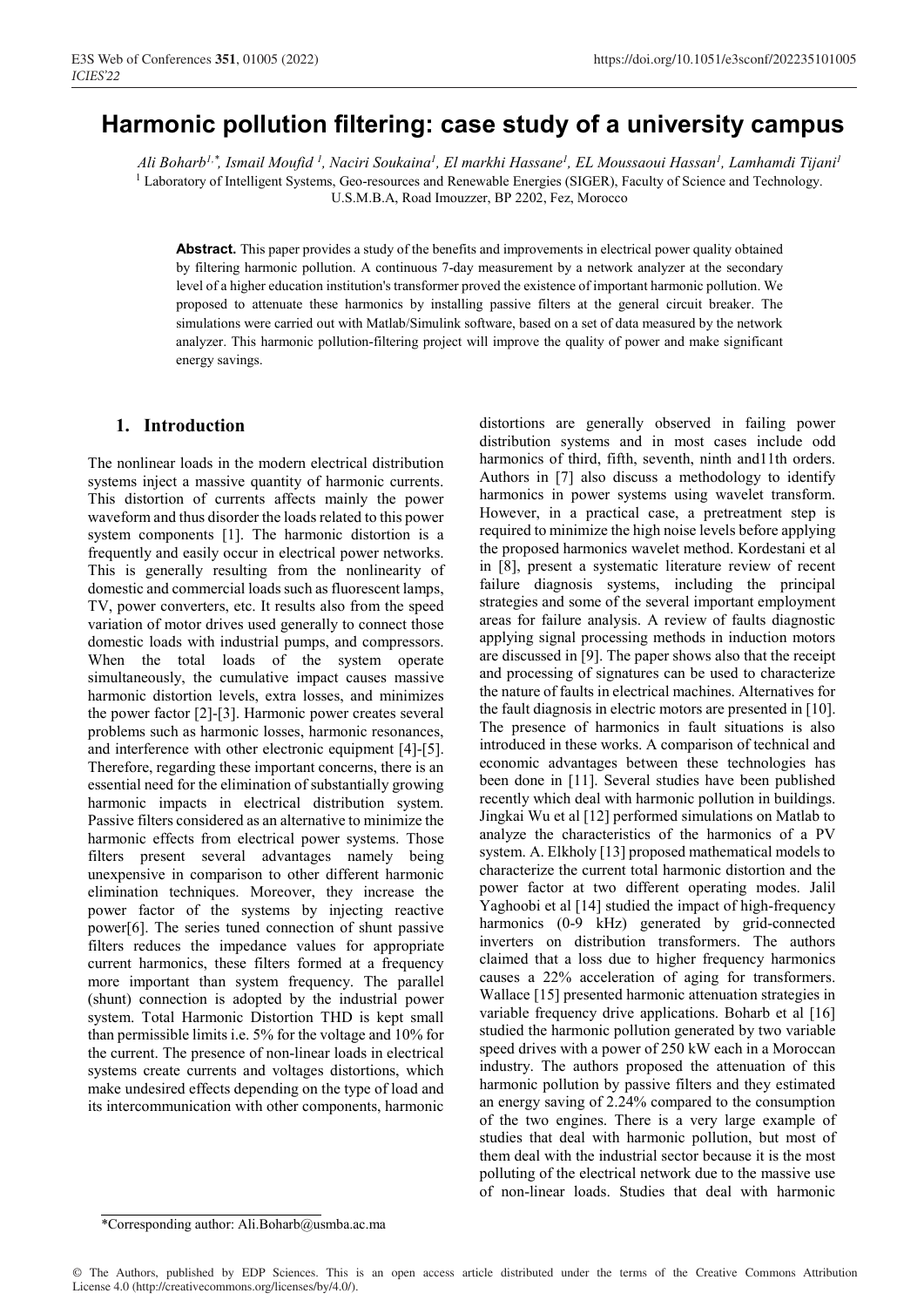pollution in buildings or domestic installations are very rare. In this article, we will study the case of tertiary buildings, which are among the largest consumers of energy. The study building is a faculty of science and technology of Fez based in Morocco.

# **2. Methodology**

#### **2.1. Measurement analyze**

The Faculty of Science and Technology of Fez has a 630 kVA power transformer that supplies the main switchboard and the secondary switchboards. A 100 kVAr capacitor bank is installed on the secondary of this transformer to compensate for reactive energy. A threephase network analyzer was installed for a continuous week at the faculty, exactly at the circuit breaker (fig. 1). Table 1 shows the technical characteristics of the analyzer used. The network analyzer measures all the electrical parameters on the three phases every 20 seconds and simultaneously records the measured values, the following records show the curves obtained by the software and their analyzes.

|  |  | <b>Table1.</b> Technical characteristics of the network analyzer |  |  |  |
|--|--|------------------------------------------------------------------|--|--|--|
|--|--|------------------------------------------------------------------|--|--|--|

| <b>Measuring</b><br>instrument | <b>Technical characteristics</b>                                     |
|--------------------------------|----------------------------------------------------------------------|
|                                | LCD 320 x 240                                                        |
|                                | Precision: $\pm 0.5 \%$                                              |
|                                | Peak voltage and current.                                            |
|                                | Voltage phase-phase :up to 600 V.                                    |
| Three-<br>Phase                | Current up to 3000 A (according to<br>sensors used).                 |
| power<br>analyzer              | Frequency from 40 to 70 Hz.                                          |
| recorder                       | Active, reactive and apparent power per<br>phaseand their aggregate. |
|                                | Active, reactive, consumed and<br>produced energy.                   |
|                                | Harmonics for voltage, current, or<br>power upto the 50th order.     |



 **Fig. 1.** Three-phase power analyzer recorder installed at the main circuit breaker



From the above curves, it is concluded that the overall rate of voltage harmonics is acceptable; it is lower than the tolerated threshold limit of (5%). This harmonic voltage pollution is due to the poor quality of energy supplied and to the harmonic currents created on site.



From the curve Fig. 3, it can be concluded that the overall rate of harmonics of the current has a high level of 25% on average for the three phases (greater than the tolerated threshold of 10%). This harmonic pollution is due to the non-linear loads connected to this transformer: lighting, IT equipment (computers, servers, etc.). The analysis of the anti-harmonic spectra shows that the harmonics 5,7,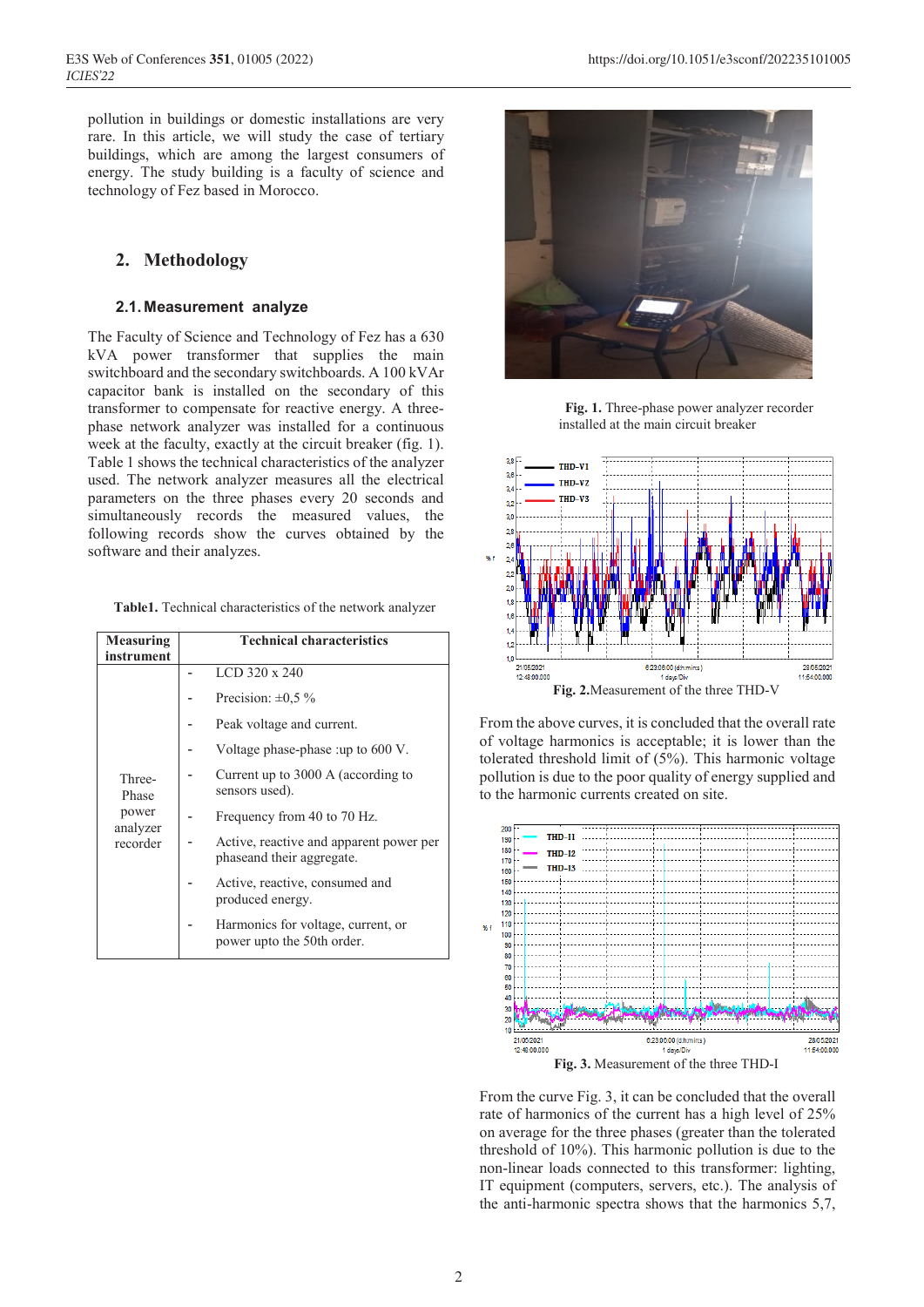11, and 13 are the most important as shown in the example spectrum in fig. 4.



**Fig. 4.** Current harmonics spectrum

**Fig.5.** Present a variation of active, reactive and apparent power during a day



After analyzing the above curve, we can conclude that:

- The total active power (in red) shows variations between 10 kW and 60 kW with an average of 24 kW. Thus, we notice that the power curve is almost periodic during normal working days and it stabilizes around 15 kW during weekends.

- The total reactive power (in green) varies between 10 kVAr and 45 kVAr with an average of 19 kVAr. We can estimate that 20 kVAr is the power of the battery to be installed to have a power factor near to 1.

- The apparent power varies between 20 kVA and 60 kVA with a power peak of 93 kVA (a power peak due to the starting of several loads at the same time).



From fig.6 we can see that the measured power factor has an average of 0.74. This value remains fairly low and this is due to the lack of a capacitor bank to be installed and to the harmonic pollution already indicated.

#### **3. Simulations**

The treatment of harmonics has become essential for the protection of loads sensitive to harmonics, the reduction of electrical consumption, and the reduction of maintenance costs [6]. The treatment of harmonics can be done by installing passive, active, or hybrid anti-harmonic filters [7]. The treatment of harmonics improves the quality of the power supplied and gives important results [8]. We proposed to attenuate the harmonic distortion measured by passive filters. In order to calculate the reductions that can be obtained by installing antiharmonic filters, we have carried out simulations by Matlab/Simulink on a load that breaks down from a nonlinear part and another linear part whose powers have been chosen according to the measurements obtained by the analyzer. Fig. 7 presents the circuit carried out on Simulink.



**Fig. 7.**schema of the electrical circuit in Matlab/Simulink

For the simulations, we take care of the following data: - The source: THDV =  $0\%$ ,  $f = 50$  Hz, 21 kV.

- Transformer : Voltages  $U1 = 400$  V,  $U2 = 21$  KV,  $Ucc = 4\%$ .
- Voltage and curent imbalance  $= 0\%$
- Cable length between the source and the establishment's transformer: 6000 meters.

The power absorbed by the faculty has variations (see fig. 4), for this, it has been proposed to do the sizing of the passive filter to be installed about the maximum power demand, which is (50 kW, 30 kVAr).

## **4. Results and discussion**

We proposed to perform the simulation for three load levels: the night mode where the power is almost stable and equal to 15 kW and the day mode where the power varies around 50 kW and the average, which is 30 kW. For each mode, we looked for the two powers of the two linear and non-linear loads to have the same parameters measured by the network analyzer. For the night mode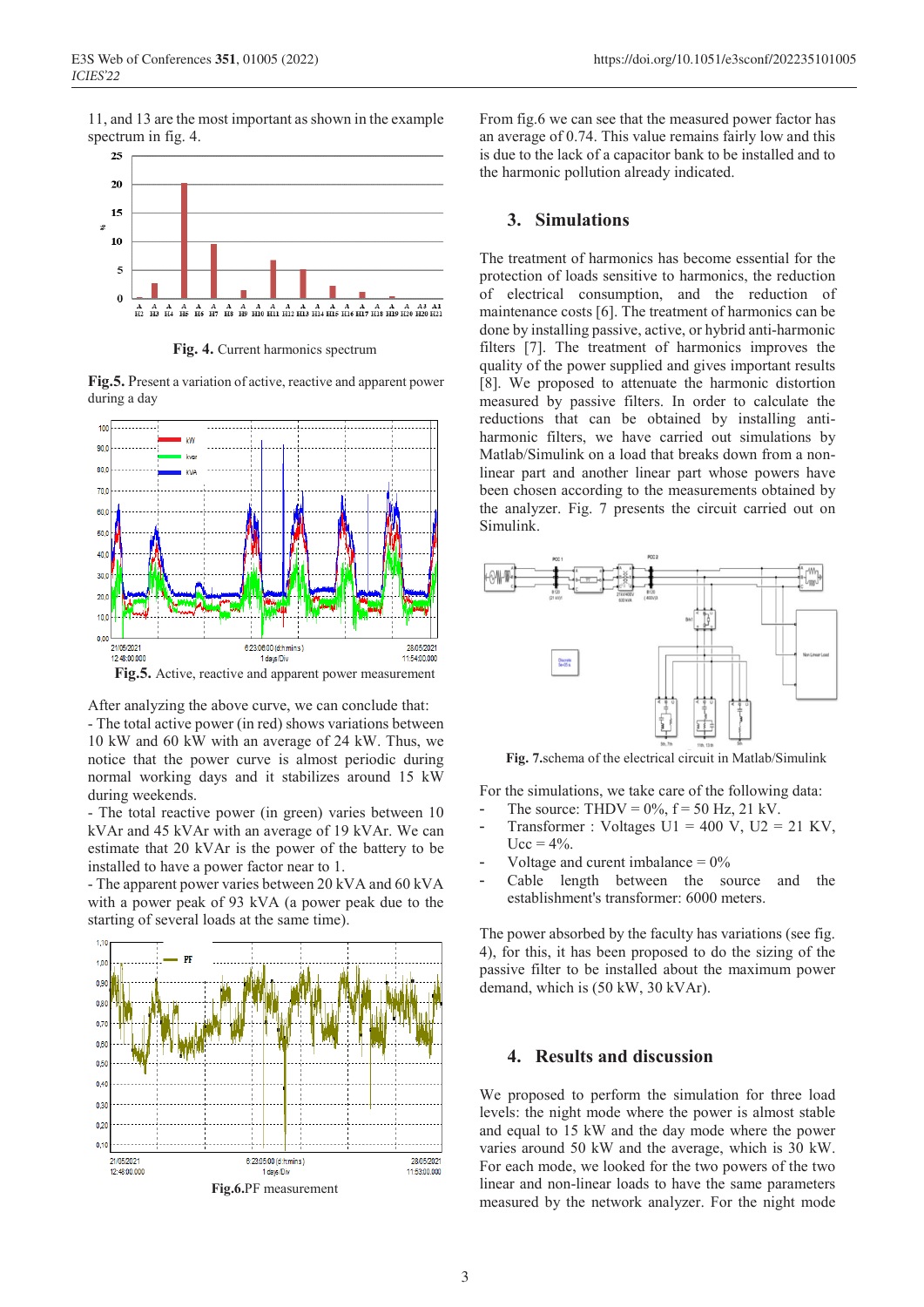where the power is stable and equal to 15 kW, Table 2 summarizes the simulation results obtained before and after the installation of the anti-harmonic filters.

**Table2.** Simulation table before and after installation of passive filters at point PCC2 ( $P = 50$ kW)

|                   | Without | With   | Reduction |
|-------------------|---------|--------|-----------|
|                   | filter  | filter |           |
| THDV $(%)$        | 2.56    | 1.07   | $-58.20%$ |
| THDI $(\% )$      | 22.8    | 5.343  | $-76.57%$ |
| Total current (A) | 83.62   | 69.44  | $-16.96%$ |
| PF (Power factor) | 0.872   |        | $+14.68%$ |
| Apparent power    | 58.22   | 48.34  | $-16.95%$ |
| Reactive power    | 28      | 0.1076 | $-99.62%$ |
| Active power (    | 50      | 48.84  | $-2.32\%$ |

For the case where the power is 50 kW, the comparison between the two states before and after installation of the filters (Tab. 2) allowed us to draw the following conclusions:

- At point PCC2, the passive filters have made it possible to considerably reduce the two harmonic distortion rates (see fig. 8)



**Fig.8.** Current and voltage wave before filtering "left one" and after filtering "right one"

- Reduce the reactive power, apparent, and a power saving of 0.32 kW.

- An improvement in the overall power factor of the installation from 0.872 to 1.

In the same way, we proceeded by simulation of all of the following cases:  $P = 15$  kW,  $P = 30$  kW.  $=$  And  $P = 50$ kW. Tab 3 summarizes the reductions obtained at points PCC1 and PCC2 of the network.

By analyzing the results of Table 3, we can conclude the following:

- The action relating to the improvement of energy efficiency by filtering harmonics will reduce the active power consumed, which will result in significant direct energy savings. The maximum reduction is observed at PCC 2 when the load consumes 15 kW.
- A decrease of 9.8 kVA in apparent power and this when the load is at its maximum power demand. This will allow us to reduce the power subscribed and to achieve budgetary gains for the faculty
- An improvement in the power factor at the PCC2 point of 0.128 at the high power in the case 3with the reactive power injected by the anti-harmonic filters.
- Compliance with IEEE 519 standards by meeting THDI <10% and THDV <5%.
- Better quality of the supply voltage.
- An increase in the service life of electrical network equipment [12].
- Elimination of additional errors due to harmonics for energy meters.

|               |                  | Case 1<br>$P=15$ kW | Case 2<br>$P=30$ kW | Case 3<br>$P=50$ kW |  |  |  |
|---------------|------------------|---------------------|---------------------|---------------------|--|--|--|
|               | PCC1             |                     |                     |                     |  |  |  |
|               | (kW)             | $-0.58$             | $-0.57$             | $-0.32$             |  |  |  |
| Powers        | (kVA)            | $+12.03$            | $+4.33$             | $-4.45$             |  |  |  |
|               | (kVAr)           | $+14.69$            | $+10.63$            | $-14.11$            |  |  |  |
| Current $(A)$ |                  | $+0,33$             | $+0.119$            | $-0.122$            |  |  |  |
| THDI $(\%)$   |                  | $-27,9$             | $-23.5$             | $-18.28$            |  |  |  |
| THDV $(\%)$   |                  | $-0,01$             | $-0.03$             | $-0.01$             |  |  |  |
| PF            |                  | $-0,306$            | $-0.183$            | $+0.059$            |  |  |  |
|               | PCC <sub>2</sub> |                     |                     |                     |  |  |  |
|               | (kW)             | $-2.74$             | $-2.46$             | $-1,16$             |  |  |  |
| Powers        | (kVA)            | $-3.62$             | $-4.45$             | $-9.87$             |  |  |  |
|               | (kVAr)           | $-28.73$            | $-28.46$            | $-27,89$            |  |  |  |
| Current (A)   |                  | $-5.2$              | $-6.43$             | $-14.18$            |  |  |  |
| THDI $(\%)$   |                  | $-18.12$            | $-20.4$             | $-17.45$            |  |  |  |
| THDV (%)      |                  | $-0.59$             | $-0.99$             | $-1.49$             |  |  |  |
| PF            |                  | $+0.0023$           | $+0.052$            | $+0.128$            |  |  |  |

**Table 3.** The results after installation of passive filters

# **5. Conclusion**

This article presents the results obtained by a harmonic pollution filtering study in tertiary buildings and we took the example of the category of higher education buildings. The installation of a network analyzer at the general transformer level showed the existence of significant harmonic pollution with a current THD exceeding 20%. For the results to be obtained by installing passive antiharmonic filters, Simulink/ Matlab carried out simulations on a load that contains a linear part and another non-linear part, the choice of their power of which is identical to the measurements carried out.

The simulations have shown significant advantages when the power varies between a minimum value of 15 kW to a maximum value of 50 kW.

## **References**

- 1. Gandoman FH, Aleem SHA, Jurado F, Ali ZM, Ahmadi A, Shamkhani K (2020) A methodology for imposing harmonic distortion's penalty in customers bill. Electr. Power Syst. Res 183:106268
- 2. Memon ZA, Uqaili MA, Soomro MA (2011) Experimental Analysis of Harmonic Mitigation Effects on Three Phase Six Pulse Converter by Using